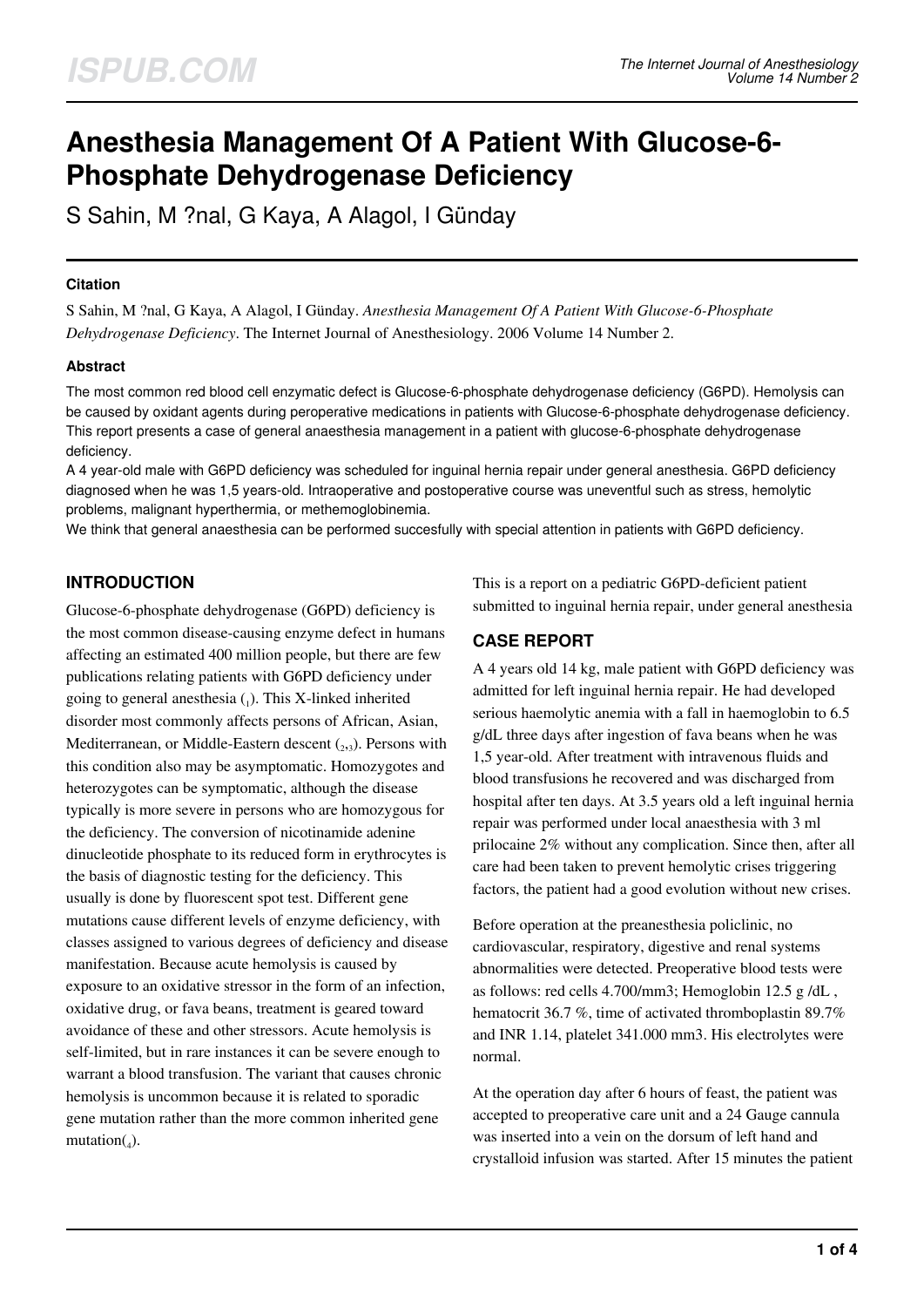was taken to the operating room. He was monitored with peripheral oxygen saturation (SpO2), electrocardiogram, cutaneous temperature (T) and noninvasive blood pressure (NIBP). Anesthesia was induced by 1 µg/kg fentanyl, 2,5 mg/kg propofol, and 0.1 mg/kg vecuronium intravenously. Tracheal intubation was performed. Maintenance was achieved using sevoflurane 1 MAC in a 2: 1 nitrous oxide : oxygen mixture and intravenous vecuronium. Hemodynamic and other vital parameters were stable during intraoperative period. The duration of surgery was 45 minutes. After recovery of muscle tone and spontaneous breathing was adequate, trachea was extubated. No respiratory or hemodynamic problems occurred. The patient was directed to the Post Anesthetic Recovery Unit without pain or other complaints and he remained there for 60 minutes without intercurrences or medications. With stable vital signs (mean blood pressure: 90/40mmHg, heart rate 100 beats.min-1, peripheral oxygen saturation 99%), he was send to the pediatric surgery clinic and had a good recovery without intercurrences and was discharged 24 hours after surgery.

# **DISCUSSION**

Glucose-6-phosphate dehydrogenase deficiency, the most common enzyme deficiency worldwide, causes a spectrum of disease including neonatal hyperbilirubinemia, acute hemolysis, and chronic hemolysis. Some drugs evoke production and accumulation of toxic peroxides, cause oxidation of hemoglobin and red blood cell membrane, and the use of these kinds of drugs results in excessive hemolysis in the patients with G6PD deficiency (Table 1).

G6PD catalyzes first step of penthose phosphate metabolic pathway which is an exclusive source of NADPH in red blood cells  $(_{5})$ . The most important role of NADPH in erythrocyte consists in regeneration of reduced glutathione, which prevents hemoglobin denaturation, preserves the integrity of the red blood cell membrane sulfhydryl groups, and detoxifies peroxides and oxygen free radicals in the red blood cells  $\binom{6}{6}$ ,  $\frac{7}{2}$ . NADPH production is decreased in G6PD deficiency. Our patient had developed serious haemolytic anemia with a fall in haemoglobin to 6.5 g/100 ml three days after ingestion of fava beans

## **Figure 1**

Table 1: Durugs Able to Induce Hemolysis in G6PD

| Analgesics    | asetylsalicylic Acid | Nitrofurantoin | Methylene blue  |
|---------------|----------------------|----------------|-----------------|
| Acetaminophen | Vitamin K            | Nalidixic acid | Acetanilid      |
| Probenecid    | Antimalaria          | Primaguine     | Ascorbic acid   |
| Chloroquine   | Nitrates             | Pentaquine     | Quinidine       |
| Sulfonamides  | Naphthalene          | Sulfones       | Chloramphenicol |
| Quinine       | Quinidine            |                |                 |

Effects of many drugs on G6PD enzymatic activity have already been investigated  $_s$ ). The anesthetics widely used in clinical practice, effect on G6PD activity lacking. Halothane was the first introduced halogenated agent and it was widely used. But its use is now declining in favor of isoflurane and other drugs. Isoflurane and sevoflurane are the most favorable volatile anesthetic drugs due to their low toxicity (9 ). However, the results of this study have shown that halothane has no effect on G6PD activity, but isoflurane and sevoflurane have. Because of this, the use of halothane may be appropriate in a patient with G6PD deficiency. Additionally, the use of diazepam or midazolam, which have inhibitory effects on in vitro G6PD enzymatic activity together with isoflurane or sevoflurane may increase severity of hemolysis $_{(10)}$ . Therefore we did not administer midazolam during preoperative and peroperative medication. But Emilio et al.  $\binom{n}{k}$  administered midazolam 5 mg orally and peroperative sevoflurane to a patient 2 years old with G6PD deficiency and detected no changes on vital parameters during postoperative period. Alticat et al  $_{10}$  conclude that ketamine may be chosen instead of midazolam or diazepam for balanced anesthesia, as intravenous anesthetic drug, and furthermore, prilocaine should be chosen for local anesthesia if it is required.

The use of a G6PD inhibitor as general anesthetic drugs may worsen health of the patients with G6PD deficiency and may lead to fatal outcome. In conclusion, we think that the results of this case report may be useful in choosing of anesthetic drugs for use in a patient with G6PD deficiency.

# **CORRESPONDENCE TO**

Sevtap Hekimoglu Sahin, MD Trakya University Medical Faculty, Department of Anaesthesiology and Reanimation, 22030, Edirne, TURKEY Tel No : 0 90 284 2357641/3039 Fax No: 0 90 284 2358096 E-mail: sevtaphekimoglu@mynet.com

## **References**

1. Smith CL, Snowdon SL: Anaesthesia and Glucose-6-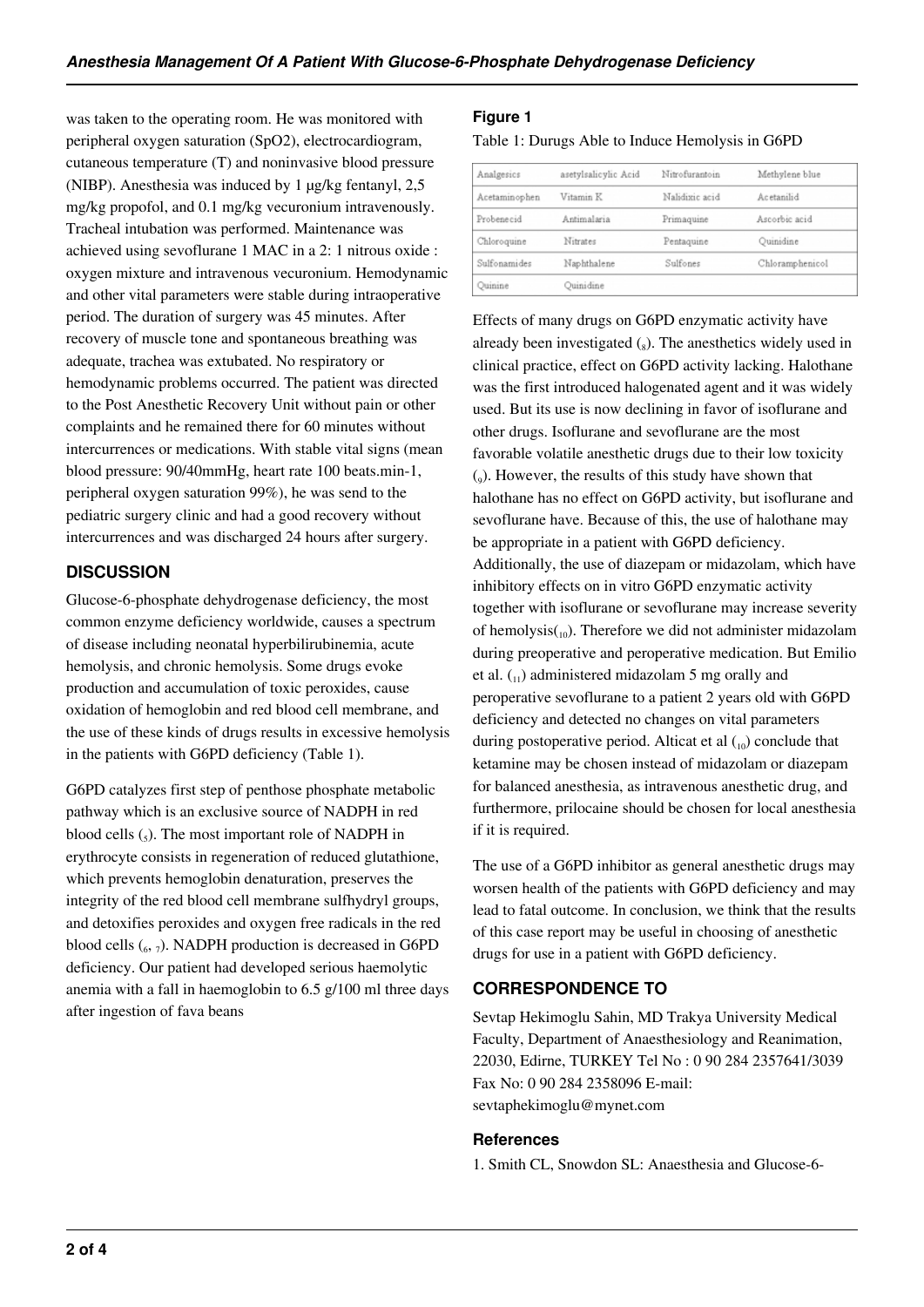Phosphate Dehydrogenase Deficiency. Anaesthesia, 1987; 42:281-288.

2. Ruwende C, Hill A. Glucose-6-phosphate dehydrogenase deficiency and malaria. J Mol Med 1998;76:581-8

3. WHO Working Group. Glucose-6-phosphate

dehydrogenase deficiency. Bull World Health Organ 1989;67:601-11.

- 4. Frank JE: Diagnosis and Management of G6PD
- Deficiency. Am Fam Physician 2005;72:1277-82.

5. Beutler E.: Red Cell Metabolism, Manual of Biochemical Methods. Academic Press, London, 1971.

6. Deutsch J.: Glucose-6-phosphate dehydrogenase.

In:Methods of Enzymatic Analysis. Vol 3., Eds. Bergmeyer

H. U., Bergmeyer J.,VCH Verlagsgesellschaft, Weinheim, 1983, 190-196.

7. Weksler B.B., Moore A., Tepler J.: Hematology. In: Cecil Essentials of Medicine Eds. Andreoli T.E., Carpenter C.C.J., Plum F., Smith L.H. Jr., 2nd edn., WB Saunders Company,

Philadelphia, 1990, 341-363.

8. Beutler E.: Glucose 6-phosphate dehydrogenase deficiency and other enzyme abnormalities. In: Williams Hematology. Eds. Beutler E., Lichtman M.A., Coller B.S., Kipps T.J., 5th edn., Mc Graw-Hill Company, New York, 1995, 564-581.

9. Laurence D. R., Bennett P. N., Brown M. J.: Clinical Pharmacology. 8th edn., Churchill Livingstone, Singapore, 1997.

10. S. Altıkat, M. Çiftçi, M.E. Büyükokuroğlu. In vitro effects of some anesthetic drugs on enzymatic activity of human red blood cell glucose 6-phosphate dehydrogenase. Pol. J. Pharmacol., 2002, 54, 67-71.

11. Emilio C. Del Massa, Sidney Federmann: Ambulatory Anesthesia in Deficiency Glucose 6-phosphate

dehydrogenase. The Internet Journal of Anesthesiology.

2007. Volume 11 Number 2.